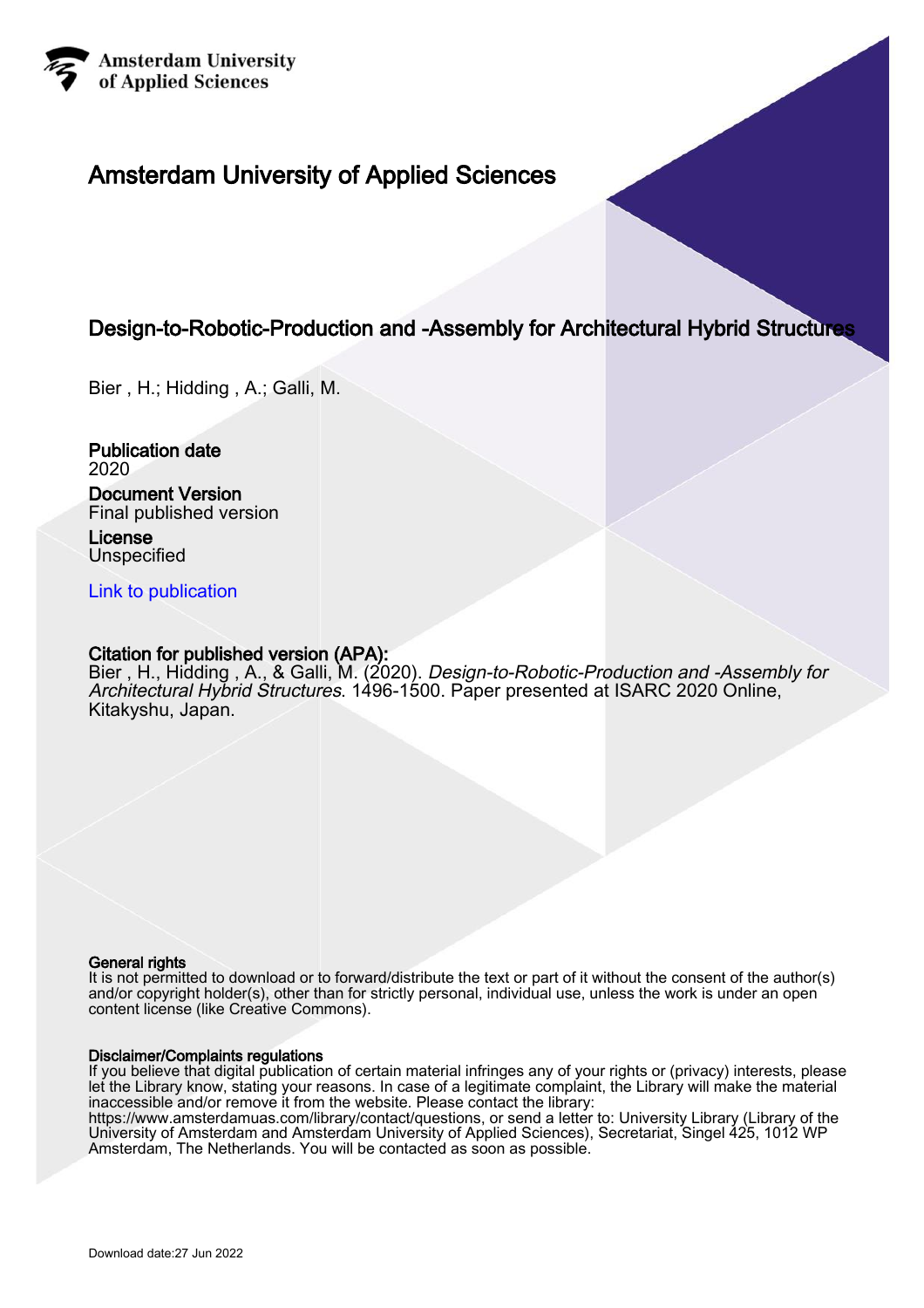# **Design-to-Robotic-Production and -Assembly for Architectural Hybrid Structures**

### **H. Bier<sup>a</sup> , A. Hidding<sup>a</sup> and M. Galli a,b**

*<sup>a</sup>*Robotic Building Lab, Faculty of Architecture, DUT, The Netherlands <sup>b</sup> Digital Production Research Group, Faculty of Technology, AUAS, The Netherlands

E-mail: [h.h.bier@tudelft.nl](mailto:h.h.bier@tudelft.nl)

#### **Abstract –**

**The Design-to-Robotic-Production and -Assembly (D2RP&A) process developed at Delft University of Technology (DUT) has been scaled up to building size by prototyping of-site a 3.30 m high fragment of a larger spaceframe structure The fragment consists of wooden linear elements connected to a polymer node printed at 3D Robot Printing and panels robotically milled at Amsterdam University of Applied Science (AUAS). It has been evaluated for suitability for assembly on-site without temporary support while relying on human-robot collaboration. The constructed architectural hybrid structure is proof of concept for an on- and off-site D2RP&A approach that is envisioned to be implemented using a range of robots able to possibly address all phases of construction in the future.** 

#### **Keywords –**

**Architecture; computationaldesign; optimization; robotic production; robotic assembly** 

# 1 **Design-to-Robotic-Production** and **Assembly**

Design-to-Robotic-Production and -Assembly (D2RP&A) links design to materialization by integrating all (from functional and formal to structural, environmental, etc.) requirements in the design of building components. It establishes the framework for robotic production at building scale. The main consideration is that in architecture and building construction the factory of the future will employ building materials and components that can be robotically processed and assembled. D2RP&A processes incorporate material properties in design, control all aspects of the processes numerically, and

utilize parametric design principles that can be linked to the robotic production.

The developed 1:1 prototype (Figure 1) is a 3.30 m high fragment of a larger structure and consists of variously sized wood elements (linear members and panels) that are milled according to functional, structural, and acoustic requirements and a 3D printed polymer node. The employed D2RP&A approach builds up on knowledge and know-how developed at Robotic Building (RB) Delft University of Technology (DUT) since 2014 [1]. It combines off-site additive and subtractive D2RP with on-site human-robot D2RA (Figure 2) and the challenge has been the integration of various D2RP&A techniques.



Figure 1. Prototype of the hybrid structure built in laboratory conditions

The architectural approach relies on principles such continuous variation and material hybridity. While continuous variation implies that the structure is defined as adaptive mesh with high-low resolution tessellation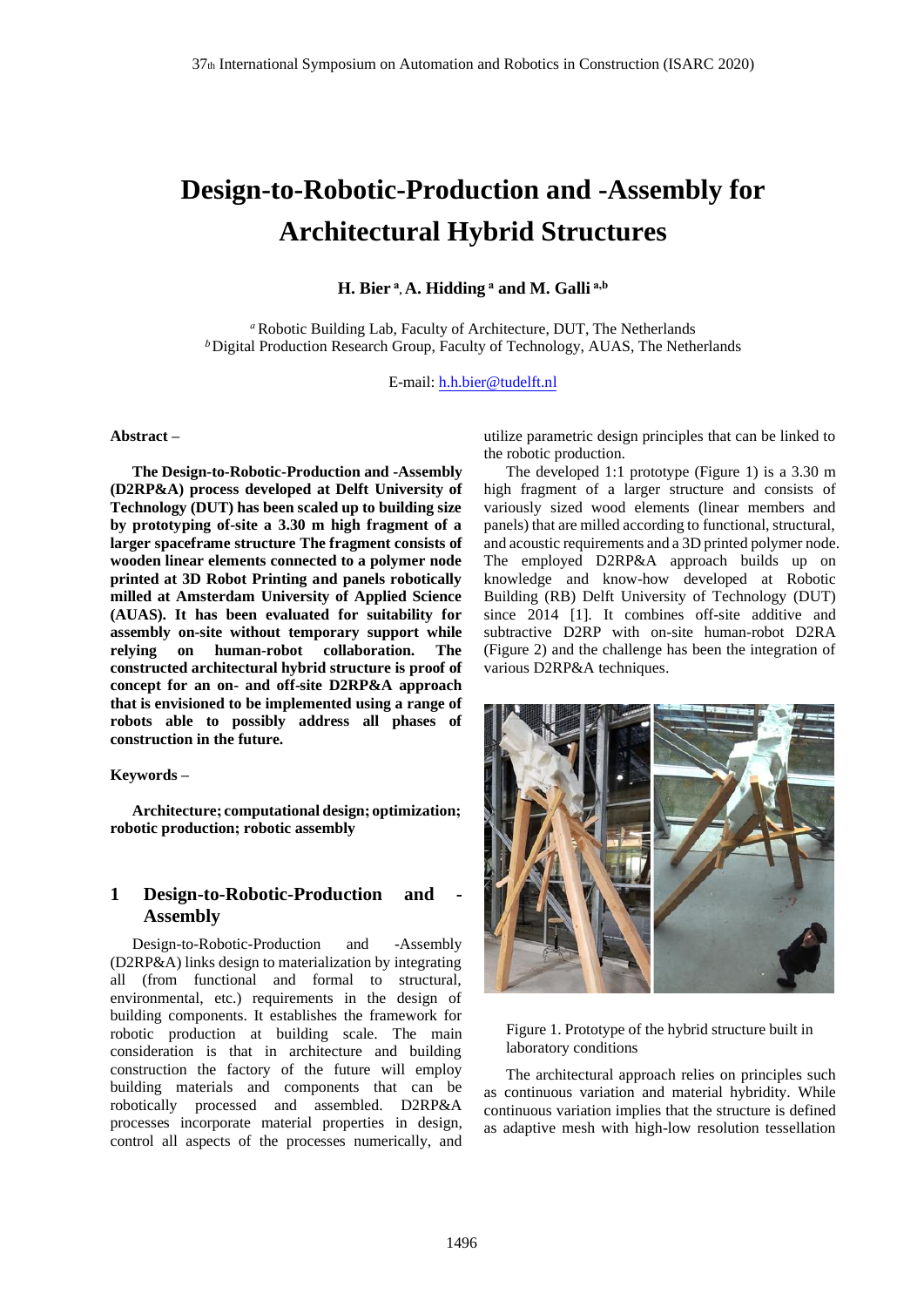(with patterns varying in size and shape (Figure 3) and volumes transitioning into surfaces and vice versa), material hybridity emerges from combining wood and polymer-based elements.

#### **2 Material hybridity**

Buildings consists of various material systems. In a first iteration a series of studies exploring connections between multiple materials have been implemented. Materials considered were wood, recycled wood, reinforced Polypropylene and various steels.

#### **2.1 3D printed nodes**

Complex nodes connecting many linear wood beams are usually designed for maximal loads and are not optimized in terms of shape or structural strength for global and local requirements. The proposed additive D2RP approach aims to optimize nodes and a first polymer node (Figure 1) has been generated by connecting several linear elements in such a manner that a sequence for assembly without temporary support using robots is achievable. A second metal node (Figure 2) has been developed aiming to exploit and advance, respectively, knowledge developed in clay [1] and polymer [5] 3D printing. This knowledge combines structural optimization with adaptive material design and optimized robotic paths for printing without support material.



Figure 2. Optimised structural node for metal printing

#### **2.2 Wooden spaceframe and panels**

As a carbon-neutral renewable resource the wooden

spaceframe consisting of linear elements with various sizes has been designed to explore D2RP&A at relatively large scale using a 3D printed node. The spaceframe is designed to accommodate paneling that together address structural and acoustic requirements and are produced by employing a packing procedure and milling (Figure 3). The panels were designed to be mounted on the structure and for the purpose of this proof-of-concept exercise they were rationalized to rectangular shape.

#### **3 D2RP for Material Hybridity**

Material hybridity requires taking into consideration various material performances. Thus, D2RP needs to integrate several requirements for materials, tools, and procedures in design.

#### **3.1 3D Printing**

The linear wooden elements of the spaceframe are connected by 3D printed nodes, which can reach a high level of complexity due to the employed additive D2RP process. The nodes are from glass-fiber reinforced Polypropylene and various steels. The produced 1:1 reinforced Polypropylene prototype is a proof of concept illustrating the flexibility of the joint to allow for connections of large-scale wooden elements of varying sizes placed in diverse angles. The node connects three large timber pieces of 140x140 mm. While 3D printing of polymer components using structural optimization and adaptive material design to fine tune stiffness has been extensively explored, 3D printing with various steels and the combination with another material such as linear wood elements needs further investigation.

In the next iteration, the goal is to structurally optimize the spaceframe in order to achieve a highly efficient distribution of nodes and linear elements. The thickness of the linear elements is then chosen according to the structural analysis in order to minimize material, and reduce the total weight of the structure. The reduction of the weight leads to a further reduction in stresses in the linear elements, and therefore smaller elements can be used and nodes are customized to fit local and global stiffness requirements. This D2RP process is run in Karamba, Grasshopper where several safety factors can be considered, such as overall and material safety factors that will compensate for the structural irregularities of the wooden elements.

#### **3.2 3–4D Milling**

The basic panels were produced at Amsterdam University of Applied Science (AUAS) by employing a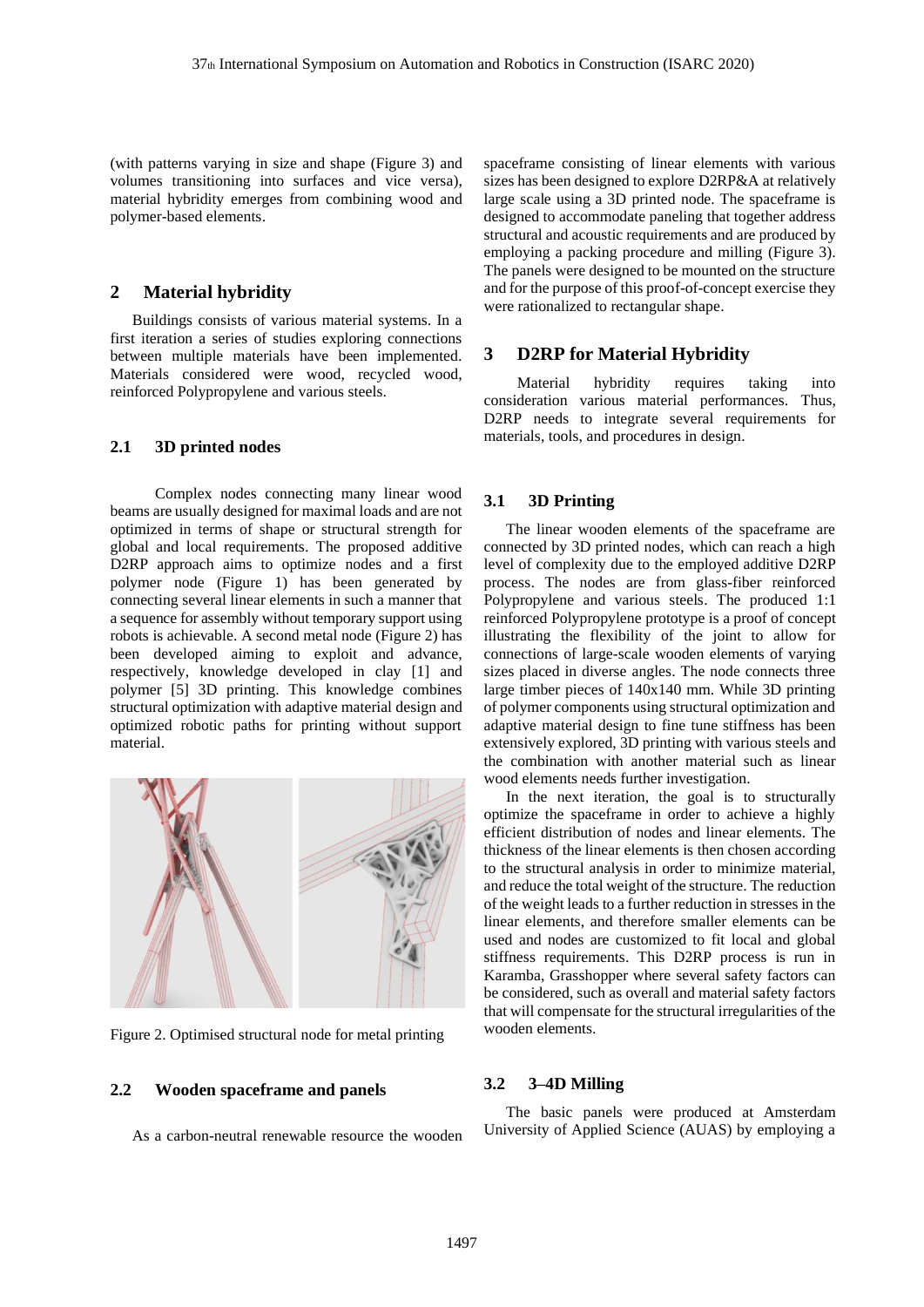packing procedure that allowed to pack linear elements of various sizes within the bounding box, which for the purpose of the exercise were rationalized to rectangles (Figure 4). Since the panels had to integrate acoustic and structural considerations, they were structurally optimized using Karmaba in order to minimize material usage. Furthermore, they were acoustically optimized. In order to increase interior comfort, it is important to decrease direct reflection and thus, create a scattering geometry in order to transform noise into ambient background sound. Large flat surfaces generate strong specular reflection, which is unwanted. In addition to absorption, the goal is to achieve diffused or scattered sound waves by manipulating overall geometry and surface treatment.

The surface treatment of the panels (Figure 3) addresses sound waves in two ways: One addresses the mid-high frequency range, where the global shape of the prototype diffuses or scatters the sound in the chosen frequency range. The other addresses the higher frequencies, which are effectuated by the detailed surface treatments. The sharp edges cause diffraction, therefore increasing the absorption coefficient for the higher frequency sounds. By tuning the surface treatment, the scattering and the absorption coefficients can be controlled and surfaces can be shaped to match the acoustic requirements of the space.

The 6-axis robotic arm can reach further and approach the material at more angles than a 3, 4, or 5 axis milling machines thus facilitating performative geometries. A larger cylindrical bit was used to remove the material efficiently, while for the small-scale surface textures resulted a smaller bit was used (Figure 4).



Figure 3. Acoustic simulation on specific surface tectonic

The acoustic simulations have been implemented in Acoustic Shoot, Grasshopper. This plugin imitates the acoustic ray tracing process. The next step is to create accurate surface textures according to the requirements and to predict their behaviors using more accurate mathematical models. The current ray tracing simulations do not take into consideration the behavior of the different wavelengths, when compared to the dimensions of the surface textures. Furthermore, conducting physical measurements is paramount for determining the absorption and scattering coefficients locally, based on local surface details.



Figure 4. Panels with integrated acoustic and structural performance robotically produced at **AUAS** 

# **4 D2RP&A on - and off - site**

D2RP implied prefabrication of building components using robotic additive and subtractive production systems for 3D printing nodes and 3-4D milling surface tectonics of panels.

D2RA on-site implied at this stage that the assembly focused only on the spaceframe with the 3D printed node not the panelling 'Figure 1'. D2RA required some level of human-robot interaction. While robotic stacking of linear elements in controlled environment (Figure 5) has been explored in a previous project [2], the assembly of freestanding structures needed and still needs investigation with respect to identifying the sequence of operations as well as challenges for humanrobot interaction while reducing use of temporary support. Similar to strategies and concepts for large-scale projects developed at ETHZ [3] a multiscale production system was proposed that employs building component optimization based on geometry analysis, structural and acoustic optimization.

The process is based on a human-robot on-site production approach wherein the material, in this case timber, is brought to the site together with the robotic production setup. The production strategy involves robots that cut the elements and place them in space based on their specific angle and connection point, and the humans fix i.e. screw the elements in place. The spaceframe, panels and joints are thus prefabricated and are assembled on site with help of robots. The size of the structure is in this case restricted to the size of the robot reach and the height of the truck on which the robots are fixed [4].

The challenge is to choreograph the interaction between humans and robots employing machine learning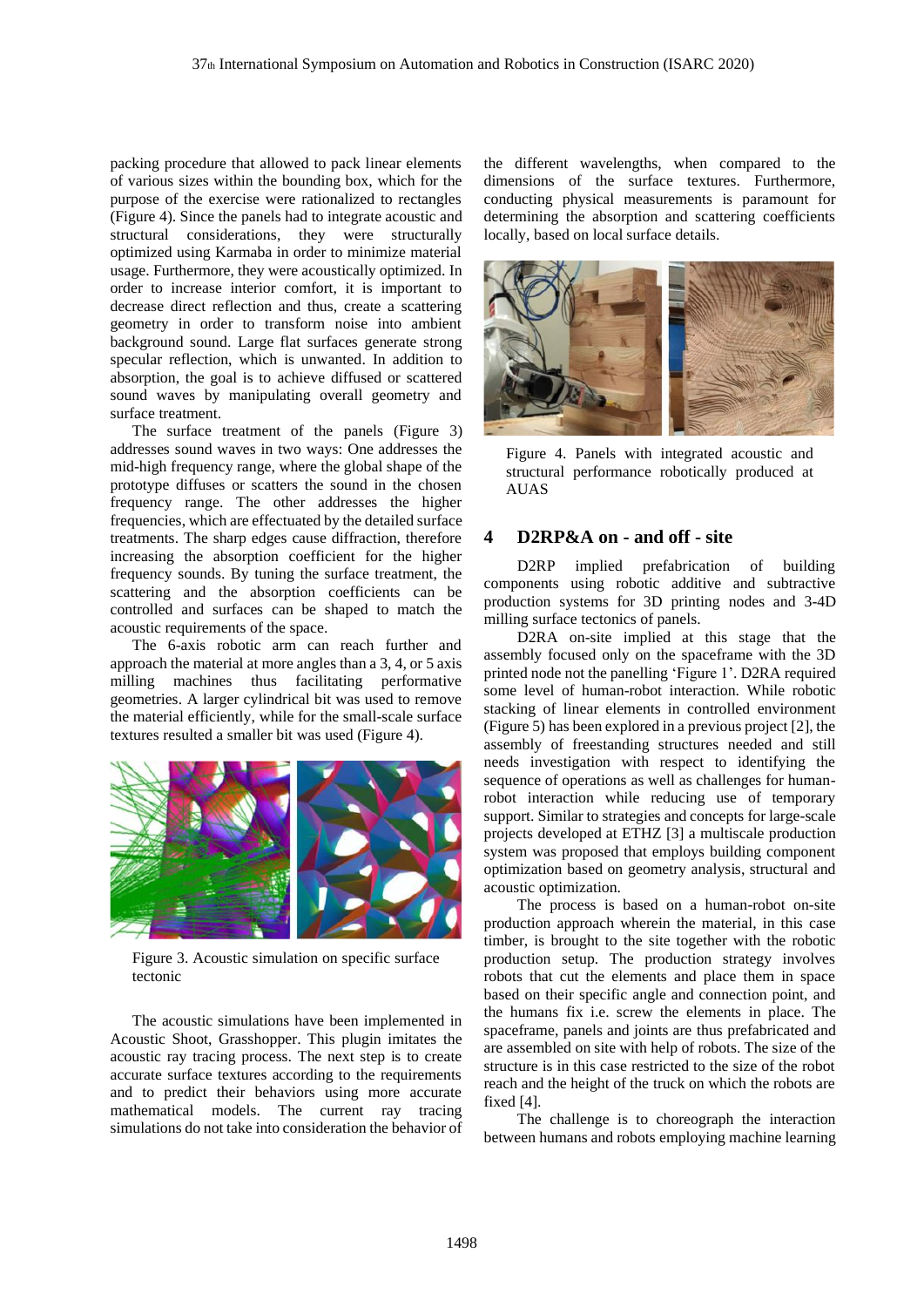(ML) and computer vision techniques, such as OpenCV and DNN in order to find nodes' location, detect the related linear elements, pick and transfer them with a gripper to the intended location, while considering obstacle avoidance (human safety). The idea is that a human will navigate the arm with the hand, and in order to move it from the intended location, which is near the node to its final location, which is next to the node.

The proposed D2RP&A approach is still work in progress, and the proof of concept presented in this paper has been implemented using various mapping, modeling, simulating, and prototyping techniques that identified challenges that need to be tackled.



Figure 5. Huma-robot stacking of linear elements tested in lab conditions

# **5 Conclusion**

The space frame fragment is proof of concept for a hybrid on- and off-site D2RP&A approach that is envisioned to be implemented using a range of robots and in collaboration with humans. Challenges of the envisioned on- and off-site construction process are various from HRC to environment related challenges involving rough terrain, wind, rain, dust, and temperature fluctuations. Previous projects such as the Factory-onthe-Fly by Odico [6] or In-situ Fabricator by ETH Zurich [4] have tackled some of the challenges, however, the question of how on- and off-site approaches need to be combined and human-robot collaboration needs to be choreographed, require further exploration. While all these projects transported the robotic arms in containers that could either open up or could be completely removed, the integration of design, production, and assembly as HRC processes and the handling of outdoor unstructured environments requires further specification.

The project presented in this paper identifies a series of processes from design to production and assembly that require integration. It challenges the fragmented, inefficient, and expensive processes of today's building construction practice and proposes novel multiperformative D2RP&A strategies. While some aspects of these strategies have been developed only conceptually,

others have been already modelled, simulated or prototyped. The next step is the development of the HRC approach, which relies on practical methods facilitating collaborative sawing [8], collaborative polishing [9], etc. and involving Artificial Intelligence (AI) that enables physical collaboration between robots and humans. Furthermore, other materials such as circular wood and steel are considered. The ultimate goal is to advance datadriven design approaches for the robotic production and assembly of mass customizable multi-material building components and deploy HRC techniques for testing the blueprint of future robotic building.

#### **Acknowledgments**

This paper has profited from the contribution of students and researchers from the Robotic Building Lab at TU Delft and Digital Production Research Group at AUAS. The presented project could not have been implemented without the support of industrial partner 3D Robot Printing.

# **References**

- [1] H. Bier (ed.), *Robotic Building, Springer's Adaptive Environments Book Series Vol. 1*, 2018
- [2] Y. Chiang, H. Bier and S. Mostafavi, *Design to Robotic Assembly: An Exploration in Stacking*, Frontiers in Digital Humanities, Vol. 5, 2018.
- [3] P. Eversmann, *Digital Fabrication in Education: Strategies and Concepts for Large-Scale Projects.* On-line: [https://www.researchgate.net/publication/3223169](https://www.researchgate.net/publication/322316908_Digital_Fabrication_in_Education_Strategies_and_Concepts_for_Large-Scale_Projects) 08 Digital Fabrication in Education Strategies and Concepts for Large-Scale Projects Accessed: 20/06/2019.
- [4] M. Galli, *Architecture for Disaster Relief - D2RP System for Disaster Management*. On-line: <http://rbse.hyperbody.nl/index.php/project12:P63>
- [5] V. Helm, J. Willmann, F. Gramazio, and M. Kohler, *In-Situ Robotic Fabrication: Advanced Digital Manufacturing Beyond the Laboratory* in F. Rohrbein et al. (eds.), Gearing Up and Accelerating Cross-Fertilization between Academic 63 and Industrial Robotics Research in Europe, Springer Tracts in Advanced Robotics 94, DOI: 10.1007/978-3-319-02934-4\_4, 2014 Science, Engineering and Humanities and Social Sciences references
- [6] A. Hidding, H. Bier, Q. Wang, P. Teuffel, G. Senatore, *Structural Adaptation through Stiffness Tuning,* Spool: Cyber-physical Architecture Issue 2, 2019
- [7] Odico, 2017, *Factory-On-The-Fly.* On-line: <https://odico.dk/en/technologies#factory-on-the-fly>